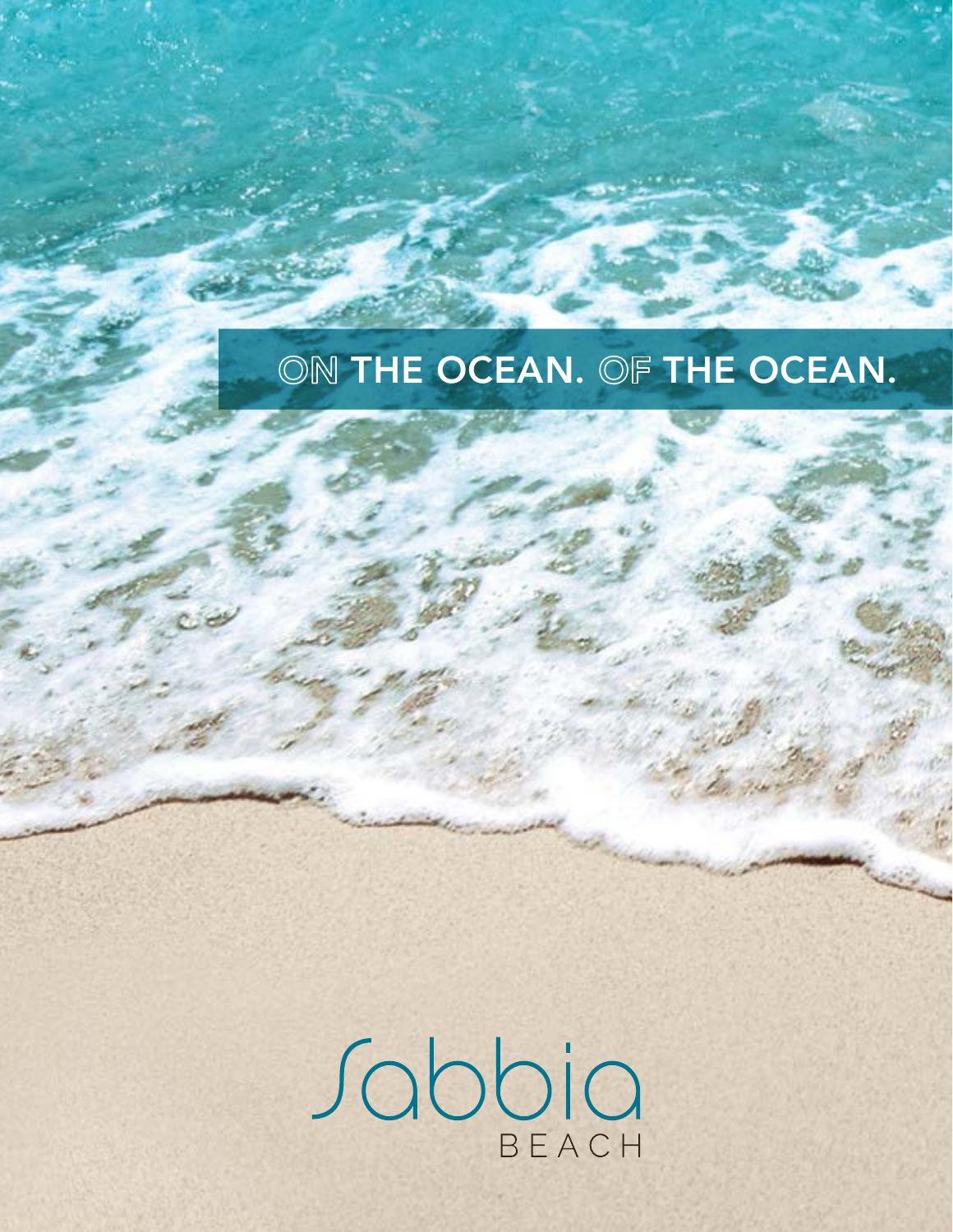# Sabbia

#### TEAM

Developer: Fernbrook Florida, LLLP Architect: Arquitectonica Interior Design: Interiors by Steven G. Landscape Architect: ArquitectonicaGEO Exclusive Sales & Marketing: Sabbia Beach Realty, INC

## PROPERTY ADDRESS

730 North Ocean Boulevard, Pompano Beach, FL 33062

## PROPERTY DESCRIPTION

Sabbia Beach is home to only 68 spacious residences, including a collection of two-, three-, and four-bedroom floor plans, two unique penthouse suites with double-height ceilings along with four terrace residences boasting up to 3,700 sq. ft. of expansive outdoor living space. Each residence will feature private and semi-private elevator access leading into a dramatic doubledoor entryway with direct access into spacious great rooms with floor-to-ceiling glass and sliders and generous balconies offering ocean, city and Intracoastal Waterway views. Chef's island kitchens, custom-designed Italian cabinets and the finest, hand-selected stone countertops are just some of the luxurious touches that await residents of Sabbia Beach.